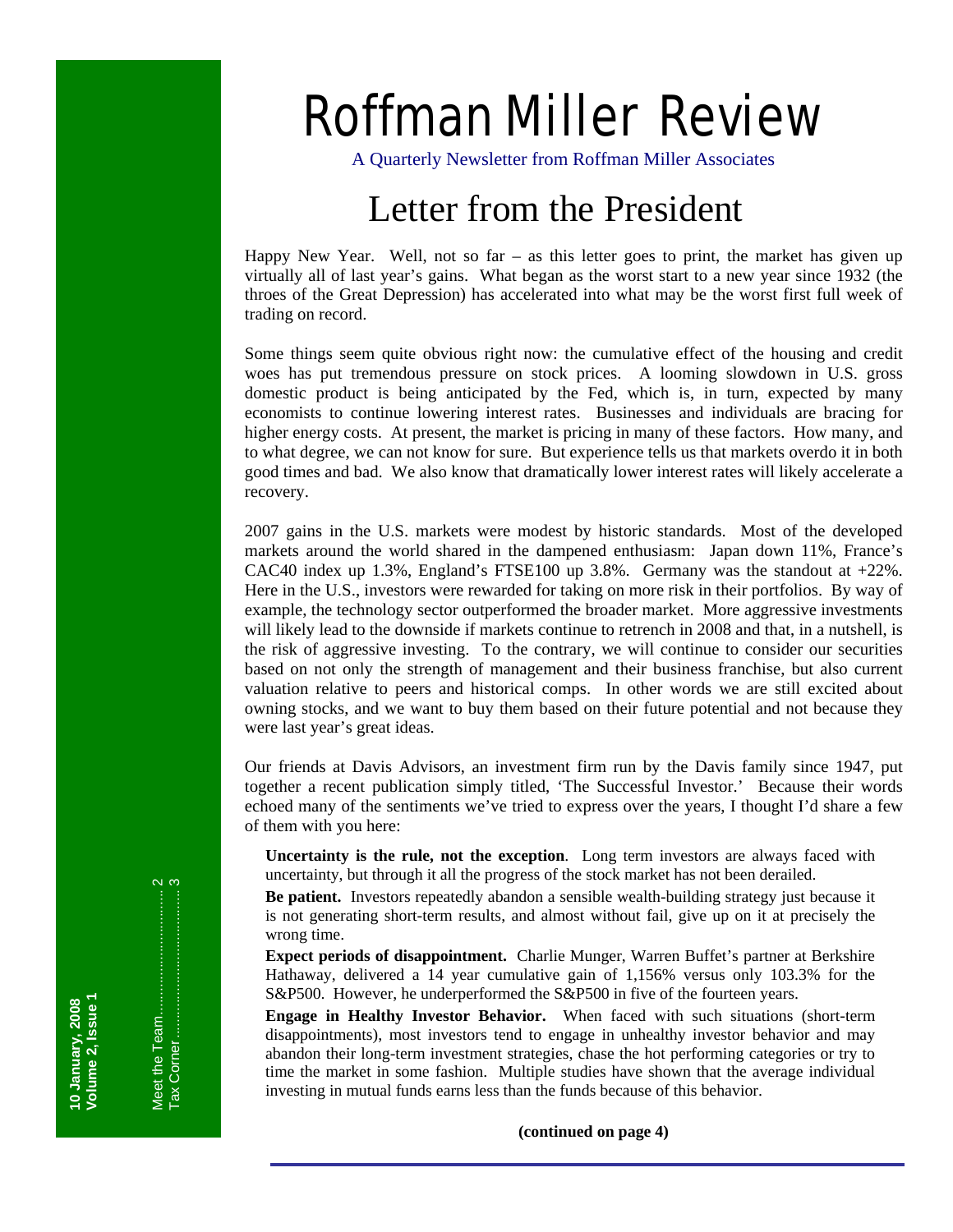#### **Fast Facts:**

- Companies in the S&P500 paid out an aggregate \$246.6 billion in dividends last year, up 9.7% from 2006. That makes for a 1.9% yield on the \$12.7 trillion current market capitalization of the S&P500.
- Index components are more likely than other companies to pay dividends and hike them. Last year, 77.8% of the S&P500's constituents paid dividends versus 38.7% of non-S&P companies. More than 60% of the S&P stocks raised their dividend, compared with 28% of the non-members.

Source: Barron's

# Meet the Roffman Miller Team

**One of the key strengths of Roffman Miller Associates is our team approach. Each quarter we will highlight several of our team members who, collectively, bring over 135 years of experience to the firm.** 

**Ryan Crooks** joined our team as an Investment Manager in 2007. Ryan brings extensive fixed income experience to Roffman Miller – he last held the position of Vice President, Fixed Income Capital Markets, with Spear, Leeds & Kellogg, and prior to that he held similar positions in the institutional fixed income departments of FTN Financial and Sterne, Agee & Leach. Ryan holds a BS in Finance from the University of Scranton and recently earned an MBA in Investment Management from Drexel. Ryan lives in Philadelphia with his wife Jill.





In November we welcomed **Jennifer Tinney** as our new Operations Manager, where she will be assuming responsibilities from Lori Blum. Jen joined us in 2007 after five years with Dearden, Maguire, Weaver and Barrett, LLC, an investment management firm located in West Conshohocken, PA. Prior to that Jennifer was a Business Administration student at Cabrini College. Today, Jen and her son Alexander live in Philadelphia.

### **It's Time to Start Thinking About the Estate Tax Again**

Back in 2001, the Economic Growth and Tax Relief Reconciliation Act triggered a gradual increase in the dollar threshold of estates subject to the estate tax. In tax year 2008, estates valued at more than \$2 million may be taxed as much as 45 percent, while in tax year 2009, the threshold will increase to \$3.5 million. The year after that, the tax will be repealed for a year.

However, in 2011, unless Congress acts, the party's over. The estate tax will be reset at up to 55 percent on estates at a significantly lower threshold – \$1 million.

While bills continue to swirl around Congress and many expect a Band-Aid of some sort before 2011, no one seems to believe that the so-called "death tax" is likely to be eliminated altogether. That makes it tough for individuals to set a clear course for their own estate planning. If you suspect your estate or the estate of relatives you might inherit from may fall prey to the estate tax, it makes sense right now to enlist the help of experts. Assets may be expected to grow over time, and your estate may turn out to be larger than you may think. You should be talking to estate and tax specialists as well as financial advisors such as Certified Financial Planner™ professionals.

Here are some things to keep in mind as you plan those conversations:

**If your assets are expected to increase:** A grantor-retained annuity trust, or GRAT, is an irrevocable trust that is popular among families with assets that are expected to increase, because such appreciation can be passed on to heirs with minimal tax consequences.

**Prepare a gifting strategy:** Under current law, unlimited amounts can be left to a spouse or to charity free of federal estate tax. Other heirs can receive a total of \$2 million, tax-free, when deaths occur in 2007 or 2008. If your assets are over the estate tax limit, it might make sense to devise a gifting strategy that spends down your total taxable estate while still allowing you a comfortable lifestyle. You might, for instance, consider making direct payments for someone else's medical bills or education tuition. No gift tax applies for these items, so payments can be unlimited.

*This column is produced by the Financial Planning Association, the membership organization for the financial planning community, and is provided by Bob Hofmann, a local member of FPA.*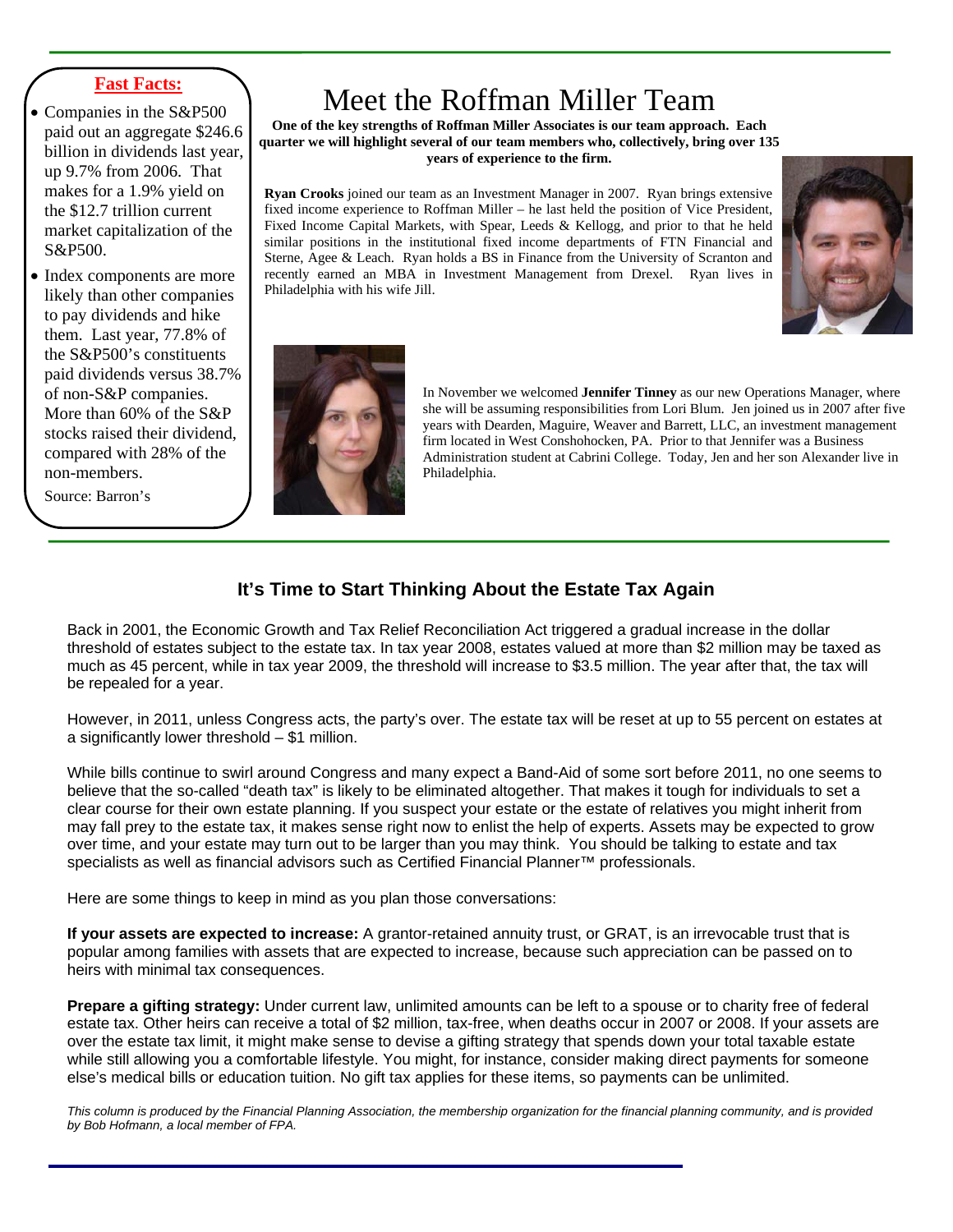### Tax Corner

The Kiddie Tax Paulette Greenwell

The 'kiddie' tax was created in 1986 to keep parents from sheltering income by putting accounts in the names of their lower-taxed children. In its original form, a portion of investment earnings held by a child were tax-free. Another portion of earnings were taxed at the child's tax rate. Any amounts over that second earnings threshold were taxed at the parent's tax rate. Relief arrived once the child turned 14, and the excess earnings were again taxed at the child's lower rate.

In 2006 the law raised the age to 18 years old, and placed new limits on how much could be taxed at the lower rate. The first \$850 was still tax-free, and the next \$850 was taxed at the preferable 15 percent. However, any amounts over that were taxed at the parent's tax rate.

Effective Jan. 1, 2008, the kiddie tax will apply to children age 18 and younger as well as college students under the age of 24. The only way that college students under age 24 will be able to avoid the kiddie tax is if they provide over half of their own support from their earned income or if they are married. There is also no provision for grandfathering children who were over 18 in 2007, but younger than 24 in 2008.

But remember wages and other *earned* income received by a child of any age are taxed at the child's normal rate and the parent's tax rate is only applied to *unearned* income over \$1,700. The

unearned income limits in 2008 should also be adjusted upwards slightly based on inflation.

Going forward, parents of younger children may want to focus on three things: 1) limiting their taxable unearned income until they are older and won't have to pay the kiddie tax, 2) investing in taxdeferred Coverdell Education Savings Accounts and 529 college savings plans, and 3) seeking the maximum after-tax return on their investments.

| Tax-Rate Tables<br>Here are federal income-tax brackets for 2008 compared<br>with 2007 levels: |                          |                     |
|------------------------------------------------------------------------------------------------|--------------------------|---------------------|
| MARRIED COUPLES FILING JOINTLY                                                                 |                          |                     |
| <b>TAX RATE</b>                                                                                | 2008 TAXABLE INCOME      | 2007 TAXABLE INCOME |
| 10%                                                                                            | Not over \$16,050        | Not over \$15,650   |
| 15                                                                                             | Over 16,050-65,100       | 15,650-63,700       |
| 25                                                                                             | Over 65,100 - 131,450    | 63,700-128,500      |
| 28                                                                                             | Over 131,450 - 200,300   | $128,500 - 195,850$ |
| 33                                                                                             | Over $200,300 - 357,700$ | $195,850 - 349,700$ |
| 35                                                                                             | Over 357,000             | Over 349,700        |
| <b>MOST SINGLE FILERS</b>                                                                      |                          |                     |
| <b>TAX RATE</b>                                                                                | 2008 TAXABLE INCOME      | 2007 TAXABLE INCOME |
| 10%                                                                                            | Not over \$8,025         | Not over \$7,825    |
| 15                                                                                             | Over $8,025 - 32,550$    | $7,825 - 31,850$    |
| 25                                                                                             | Over 32,550 - 78,850     | $31,850 - 77,100$   |
| 28                                                                                             | Over $78,850 - 164,550$  | $77,100 - 160,850$  |
| 33                                                                                             | Over $164,550 - 357,700$ | $160,850 - 349,700$ |
| 35                                                                                             | Over 357,700             | Over 349,700        |
|                                                                                                |                          | Source: IRS         |

#### **On the Lighter Side of Taxes: The Story of Lady Godiva**

According to the popular story, the beautiful Lady Godiva took pity on the people of Coventry, who were suffering grievously under her husband's oppressive taxation. Lady Godiva appealed again and again to her husband, who obstinately refused to remit the tolls. At last, weary of her entreaties, he said he would grant her request if she would ride naked through the streets of the town. Lady Godiva took him at his word and, after issuing a proclamation that all persons should keep within doors or shut their windows, she rode through, clothed only in her long hair. Only one person in the town, a tailor ever afterwards known as Peeping Tom, disobeyed her proclamation in one of the most famous instances of voyeurism. In the story, Tom bores a hole in his shutters so that he might see Godiva pass, and is struck blind. In the end, Godiva's husband keeps his word and abolishes the onerous taxes.